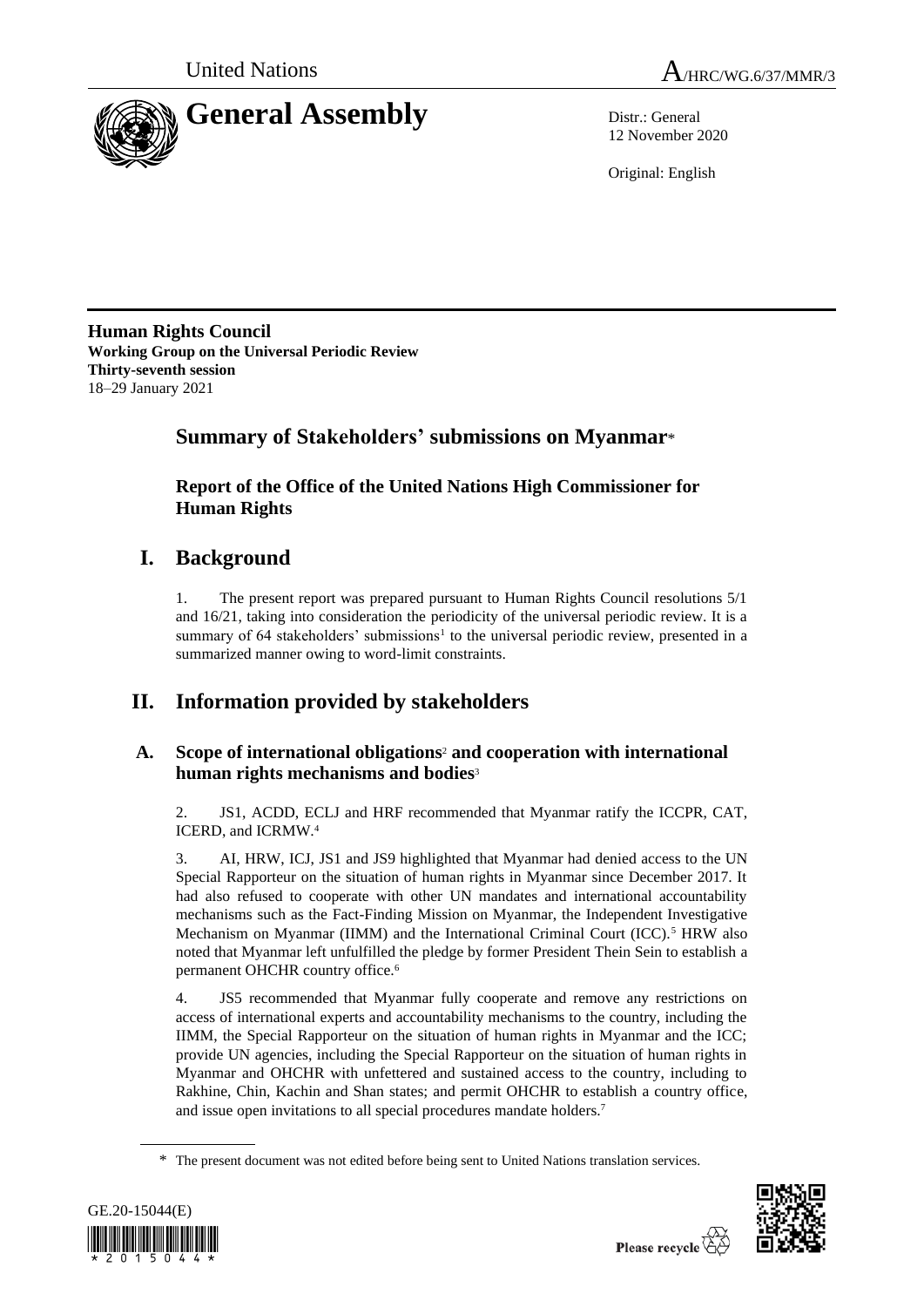# **B. National human rights framework**<sup>8</sup>

5. JS28 noted that the Constitution did not include sexual orientation and gender identity as prohibited grounds for discrimination and there were no other laws which prohibited discrimination against lesbian, gay, bisexual, transsexual and intersex (LGBTI) persons.<sup>9</sup> JS28 highlighted that Myanmar law expressly discriminated against LGBTI persons. Consensual same-sex conduct had been criminalized under the Penal Code.<sup>10</sup>

6. AI expressed concern that the Myanmar National Human Rights Commission (MNHRC), which was reconstituted with new members in January 2020 following a process which lacked transparency, had been characterized by inaction and a lack of independence, and remained ineffective to deal with allegations of human rights violations.<sup>11</sup> ICJ expressed similar concerns highlighting that the MNHRC had not initiated any substantive or credible investigation into allegations disclosing credible evidence of widespread and systematic human rights violations perpetrated in recent years by soldiers largely against persons of ethnic minorities.<sup>12</sup> JS20 made recommendations in this regard.<sup>13</sup> On the other hand, the MNHRC highlighted that Myanmar had provided it with adequate funding to enable it to effectively discharge its functions. In addition, Myanmar was implementing the recommendations made by the MNHRC on complaints and findings of on-site inspections to the fullest possible extent.<sup>14</sup>

7. CCPR-Centre recommended that Myanmar establish a National Mechanism for Reporting and Follow-up to effectively fulfil its reporting obligations to treaty bodies.<sup>15</sup>

# **C. Implementation of international human rights obligations, taking into account applicable international humanitarian law**

# **1. Cross-cutting issues**

## *Equality and non-discrimination*<sup>16</sup>

8. AI, Arakan Rohingya National Organisation (ARNO) and BHRN stressed that the discriminatory 1982 Citizenship Law denied citizenship to individuals on racial and ethnic grounds. The discriminatory and arbitrary way in which the Law had been applied had been central to the persecution of the Rohingya community.<sup>17</sup>

9. BHRN highlighted discriminatory practices experienced by Muslims and other minorities during the passport application process: Muslims with citizenship documents designating them as Bengali, Chinese, Indian, or Pakistani facing significantly longer processing times than other applicants. Applicants registered as Bengali were singled out for additional scrutiny and harassment, including investigations carried out by a special branch to verify their identity, address, and family history during intimidating and humiliating appointments and home visits.<sup>18</sup> JS17 and JS9 expressed similar concerns.<sup>19</sup>

10. JS14 stated that lesbian, gay, bisexual, transgender, queer (LGBTQ) people faced discrimination in the workplace or healthcare service.<sup>20</sup>

## *Development, the environment, and business and human rights*<sup>21</sup>

11. JS9 noted that while the Anti-Corruption Commission (ACC) had made significant efforts pursuing high profile cases and extending its mandate to private transactions, government inaction on corruption had affected people's daily lives. There was a general lack of transparency regarding the Corruption Prevention Units. Government officials involved in corruption cases were still able to avoid legal consequences.<sup>22</sup>

12. JS2 stated that investment and infrastructure projects, many of which conducted through joint ventures between state or privately-owned Myanmar companies and foreign businesses, had often resulted in violations of economic, social, and cultural rights of local communities. Such violations were directly linked to environmental degradation and pollution caused by: the failure to engage in meaningful and adequate consultation with affected communities during the design and implementation stages of the projects; violations of relevant domestic laws and lack of compliance with international human rights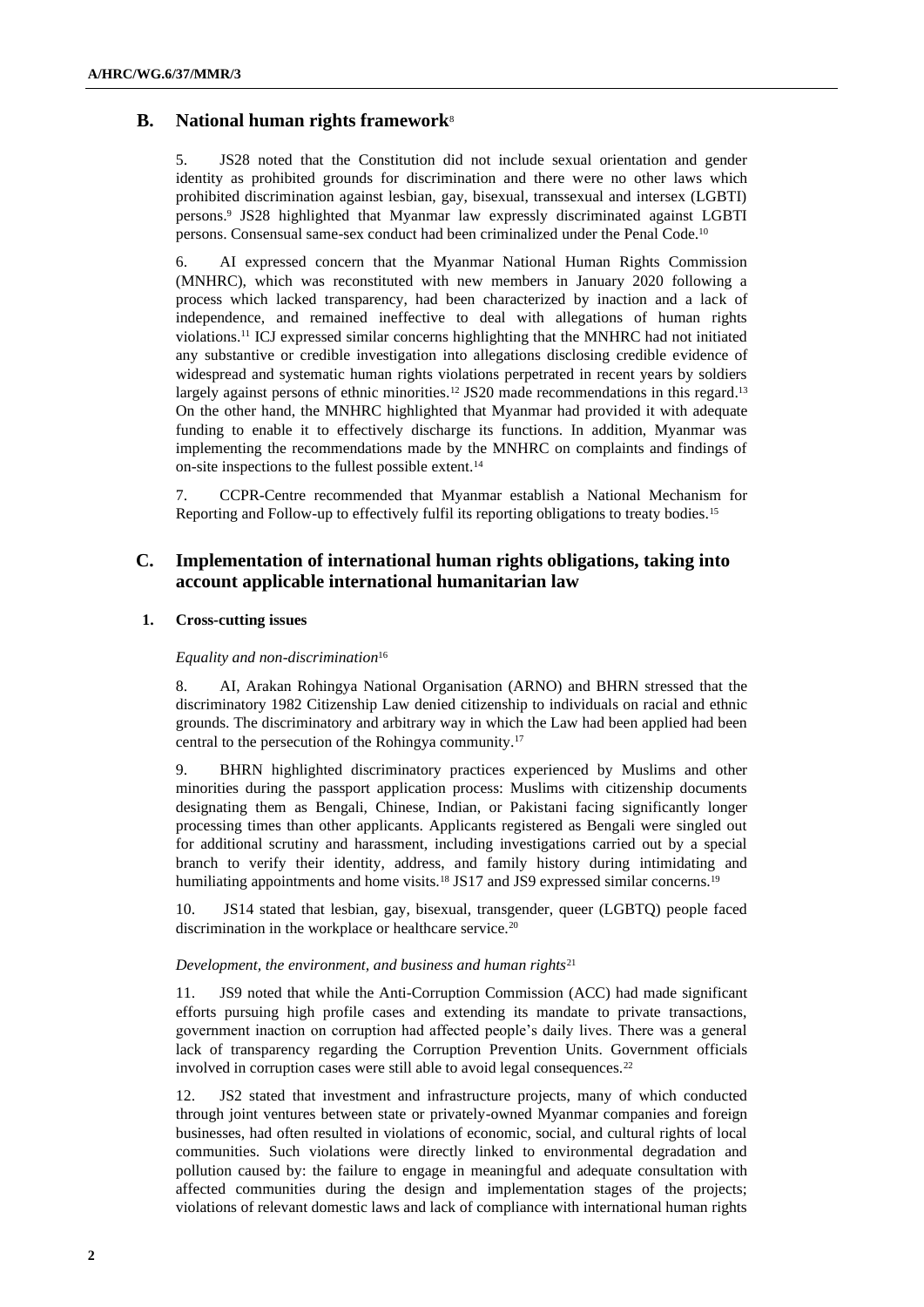standards; insufficient compensation measures and lack of effective redress mechanisms at the domestic level; and use of repressive laws to silence and punish human rights defenders, including land and environmental rights defenders and community members.<sup>23</sup> JS3 and KHRG expressed similar concerns.<sup>24</sup>

13. JAI stated that rising sea levels and increases in temperature caused by climate change posed a severe threat to habitability and the peoples' right to self-determination in Myanmar.<sup>25</sup>

## *Human rights and counter-terrorism*<sup>26</sup>

14. HRF expressed concern that in the name of targeting terrorist activities, the Counter-Terrorism Law had been used in practice to crackdown on journalists.<sup>27</sup> JS1 and AASYC expressed similar concerns.<sup>28</sup>

# **2. Civil and political rights**

#### *Right to life, liberty and security of person*<sup>29</sup>

15. AI and JS8 noted that the death penalty remained part of the legislative framework and courts continued to impose death sentences. In 2016, Parliament repealed the Emergency Provisions Act that provided for the death penalty. However, it remained in place for other offences, including murder.<sup>30</sup> UPR BCU recommended adopting an official moratorium on the death penalty.<sup>31</sup>

16. JS8 highlighted that people in detention were subjected to torture and other forms of ill-treatment. <sup>32</sup> CSW expressed similar concerns.<sup>33</sup> JS9 expressed concern that torture was endemic in prisons, detention and interrogation centres, and was systemically used against political prisoners in both police and military custody.<sup>34</sup>

17. AAPP(B) noted that since the mass expulsion of Rohingya into a neighbouring country in 2017, cases of torture and death at the hands of Myanmar's military and security forces had been reported primarily in areas where clashes between ethnic armed groups had occurred. Military abuses, including arbitrary arrest, torture, extrajudicial killings, and enforced disappearances overwhelmingly targeted minority ethnic groups.<sup>35</sup>

18. JS9 stated that LGBTI persons were subjected to unrestrained policing, arbitrary arrests and detention under the Penal Code and the 1949 Suppression of Prostitution Act. Detained LGBTI persons had been physically and sexually assaulted while in police custody.<sup>36</sup> ILAM highlighted that arrests without grounds were not uncommon, particularly against ethnic and religious minorities.<sup>37</sup>

19. AAPP(B) highlighted that health conditions had worsened in prisons because of the over-representation of society's most vulnerable and marginalized groups. Prisons lacked proper health provisions and were plagued by illnesses like malaria, tuberculosis or dysentery.<sup>38</sup>

## *Administration of justice, including impunity, and the rule of law*<sup>39</sup>

20. ICJ and JS9 noted that the judiciary lacked independence and judges were not accustomed to holding the Government accountable. The executive branch, particularly the military and the police, continued to wield undue influence on the judiciary.<sup>40</sup>

21. AI expressed deep concern that the 2008 Constitution perpetuated a culture of impunity for military violations as it established military control over military judicial processes. Myanmar security forces continued to enjoy widespread impunity. <sup>41</sup> JS5 and ICJ noted structural barriers that impeded accountability for perpetrators and precluded justice for victims of human rights abuses.<sup>42</sup> HRW highlighted that Myanmar's recent courtmartial conviction of three military personnel for crimes against ethnic Rohingya reflected ongoing government efforts to evade meaningful accountability, scapegoating a few soldiers rather than seriously investigating the military leadership who oversaw the atrocity crimes.<sup>43</sup> AP expressed similar concerns.<sup>44</sup>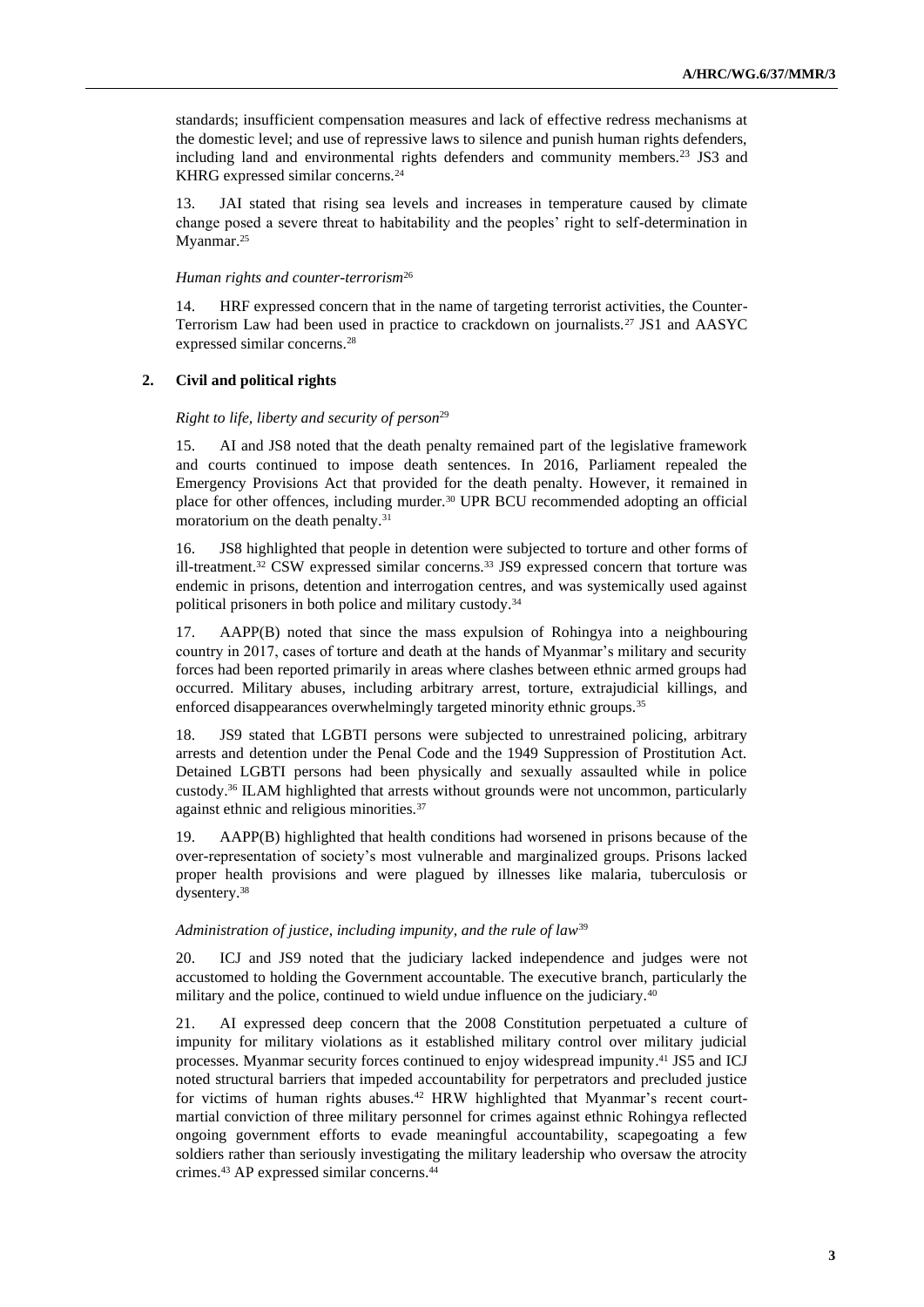22. KHRG stated that pre-ceasefire human rights violations perpetrated by security forces, including widespread killings, torture, sexual violence against women and forced labour, remained unpunished.<sup>45</sup>

23. ASProject highlighted that access to survivor-centred, medical, mental health and psychosocial support, protection and livelihood responses for survivors of conflict-related sexual violence was very low, including for male survivors.<sup>46</sup>

24. JS10 highlighted that Myanmar had not consistently upheld the necessary guarantees for the proper functioning of the legal profession to fulfil the requirements set out in the UN Basic Principles on the Role of Lawyers. Some lawyers working on sensitive cases had been subjected to or threatened with prosecution.<sup>47</sup>

25. JS10 expressed concern that the Myanmar Bar Council was not yet completely independent while welcoming the establishment of the Independent Lawyers' Association of Myanmar. 48

#### *Fundamental freedoms and the right to participate in public and political life*<sup>49</sup>

26. JS6 stated that despite a constitutional guarantee, the Government routinely failed to protect freedom of religion or belief and the rights of religious minorities.<sup>50</sup> JS4 highlighted Section 295A of the Penal Code, which authorities had invoked to target religious minorities and had used twice during the COVID19 pandemic.<sup>51</sup>

27. ADF International, ECLJ, JS9 and CSW noted that in 2015, Parliament passed a series of "Race and Religion Protection" laws, focusing, *inter alia*, on religious conversion and population control. The Religious Conversion Law severely restricted one's ability to change one's religion. Under this law, in order to convert, a citizen of Myanmar had to obtain permission from a registration board, engage in religious study for 90 days and issue a certificate of conversion with the board.<sup>52</sup> JS5 expressed similar concerns.<sup>53</sup>

28. AI, HRW, JS3 and JS4 expressed concern that a number of vaguely worded laws continued being used to arrest, prosecute, detain, and imprison human rights defenders, political activists, and others peacefully exercising their rights.<sup>54</sup> JS23 recommended amending or repealing laws that restrict freedom of expression to be consistent with human rights standards.<sup>55</sup> AI, FEM, HRF and JS22 expressed similar concerns.<sup>56</sup>

29. JS3, HRF and AAPP(B) noted that artists had been targeted. In April and May 2019, police arrested seven members of the Peacock Generation 'Thangyat' poetry troupe for allegedly criticising the military in a satirical performance that was livestreamed on Facebook.<sup>57</sup>

30. JS1 and JS4 expressed concern that the National Records and Archives Law adopted in December 2019 perpetuated a system where all information belongs to the government's secret property and any public access to that information would be regarded as a security threat.<sup>58</sup> JS4, HRW and HRF highlighted that the Official Secrets Act prohibited access to or possession of a broad range of government information, even when there was no proof of intent to harm the state or a risk of harm from the access.<sup>59</sup>

31. JS1 and JS4 highlighted that internet shutdowns had been deployed by the Government as a tool to hinder access to information, which is vital in the context of the COVID-19 pandemic.<sup>60</sup> HRW and JS3 expressed similar concerns.<sup>61</sup>

32. JS5 highlighted that the information blockade made it difficult for the international community to monitor the situation in Rakhine State, where the Rohingya, Rakhine and other ethnic communities were at an ongoing risk of atrocities.<sup>62</sup>

33. JS3 highlighted that the Myanmar Press Council, a regulatory body for the print media, lacked independence, and complaints continued to be directed to police.<sup>63</sup> Through the Printing and Publication Enterprise Law of 2014, the Government imposed harsh governmental regulations on published media, which was a form of state censorship.<sup>64</sup>

34. JS3, KHRG and HRF noted that the right to peaceful assembly had been restricted in practice and policy and the police had used excessive and disproportionate force to disperse peaceful protests. In2016, the Government amended the Peaceful Assembly and Peaceful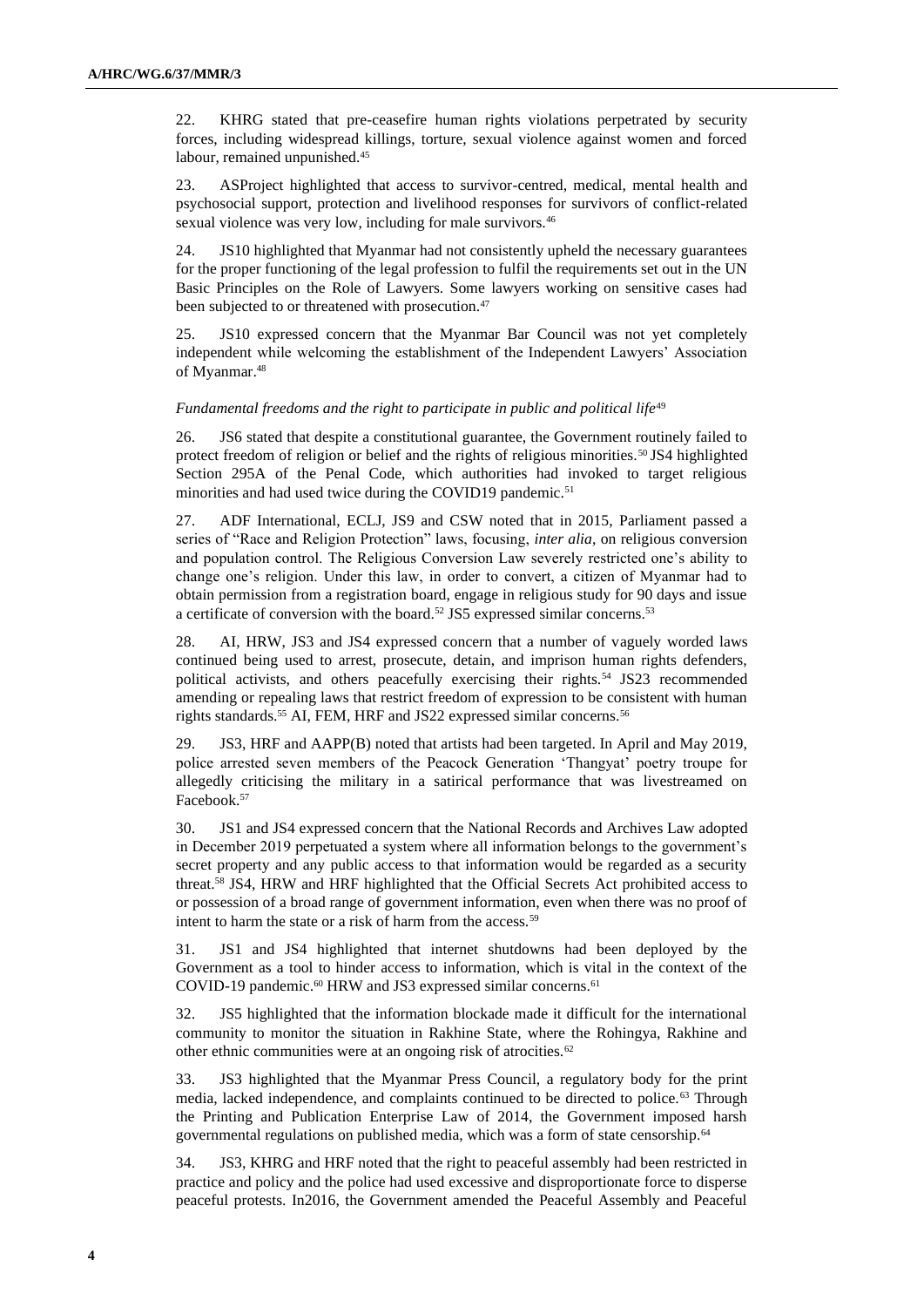Procession Law to remove the requirement for police permission to hold demonstrations replacing it with a notification regime. However, authorities still treated notifications as permission requests and the criminal sanctions for failing to give notice or to comply with the broad restrictions regarding gatherings were left unchanged.<sup>65</sup>

35. JS1 and JS3 expressed concern that NGOs continued to face unwarranted restriction, particularly under the 2014 Association Registration Law. Under this law, authorities had excessive discretion to deny registration to an NGO on vague and unspecified grounds.<sup>66</sup> JS3 stated that human rights defenders and journalists had become the target of online hate campaigns, and human rights activists had been killed, in some cases with impunity.<sup>67</sup> JS3 highlighted the use of the Unlawful Associations Act to stifle news coverage of armed conflicts. Foreign media had been barred from visiting northern Rakhine State to report on the conflict while local journalists, who had gained independent access, faced various restrictions and risks. The prosecution of the Reuters journalists sent a particularly chilling message to others covering Rakhine State, and contributed to increasingly prevalent selfcensorship.<sup>68</sup>

36. JS7 expressed concern about restrictions on the right to participate in public affairs, which undermined the principle of universal suffrage and the equality of the vote.<sup>69</sup> Specifically, NU CIHR stated that the Government restricted Muslims' right to participate in government, highlighting that in the 2015 parliamentary elections, election authorities deemed Muslim candidates ineligible to run just days before the elections.<sup>70</sup>

#### *Prohibition of all forms of slavery*<sup>71</sup>

37. JS9 expressed concern that human trafficking remained rampant in Myanmar. Traffickers took advantage of the poverty and instability of the country, and coerced vulnerable women, men and children into forced labour and sexual exploitation and slavery. Most of those trafficked into forced slavery worked in the fishing industry. They worked long hours, performing physically intensive tasks under dangerous working conditions.<sup>72</sup>

38. ECPAT International stated that Myanmar was considered a source country for both women and children trafficked for sexual purposes. Factors heightening children's vulnerability to trafficking included poverty, school dropouts and economic migration.<sup>73</sup> It also noted that the national law did not distinguish between child and adult victims of trafficking.<sup>74</sup>

39. Congregation of Our Lady of Charity of the Good Shepherd (CLGCS) highlighted that law enforcement against the perpetrators of human trafficking was very weak noting that very few percentages of the cases had been brought to justice.<sup>75</sup>

40. HRW stated that in Kachin and northern Shan States bordering China, long-standing armed conflicts between the Government and ethnic armed groups had facilitated human trafficking. Traffickers used job opportunities as enticements to trap and sell women and girls as "brides" into a life of sexual slavery. Survivors who sought justice rarely received it and traffickers remained free often continuing their trafficking activities.<sup>76</sup>

# *Right to privacy*<sup>77</sup>

41. JS1 stated that telecom companies were obliged to provide data about their users without any proper safeguards. Users' rights were not protected by judicial oversight of Government data requests.<sup>78</sup> It also noted that the 2017 Digital Government programme replaced paper-based national registration cards with digital IDs. Biometric data were collected for these digital IDs. Given that Myanmar did not have a law regulating the protection of personal data, JS1 expressed concern that highly sensitive biometric data was at risk for misuse.<sup>79</sup>

42. JS1 and JS3 expressed concern that 2017 Privacy Law focused on creating a duplicative criminalization of conduct similar to defamation, and that it had increasingly been used to punish those critical of public officials.<sup>80</sup>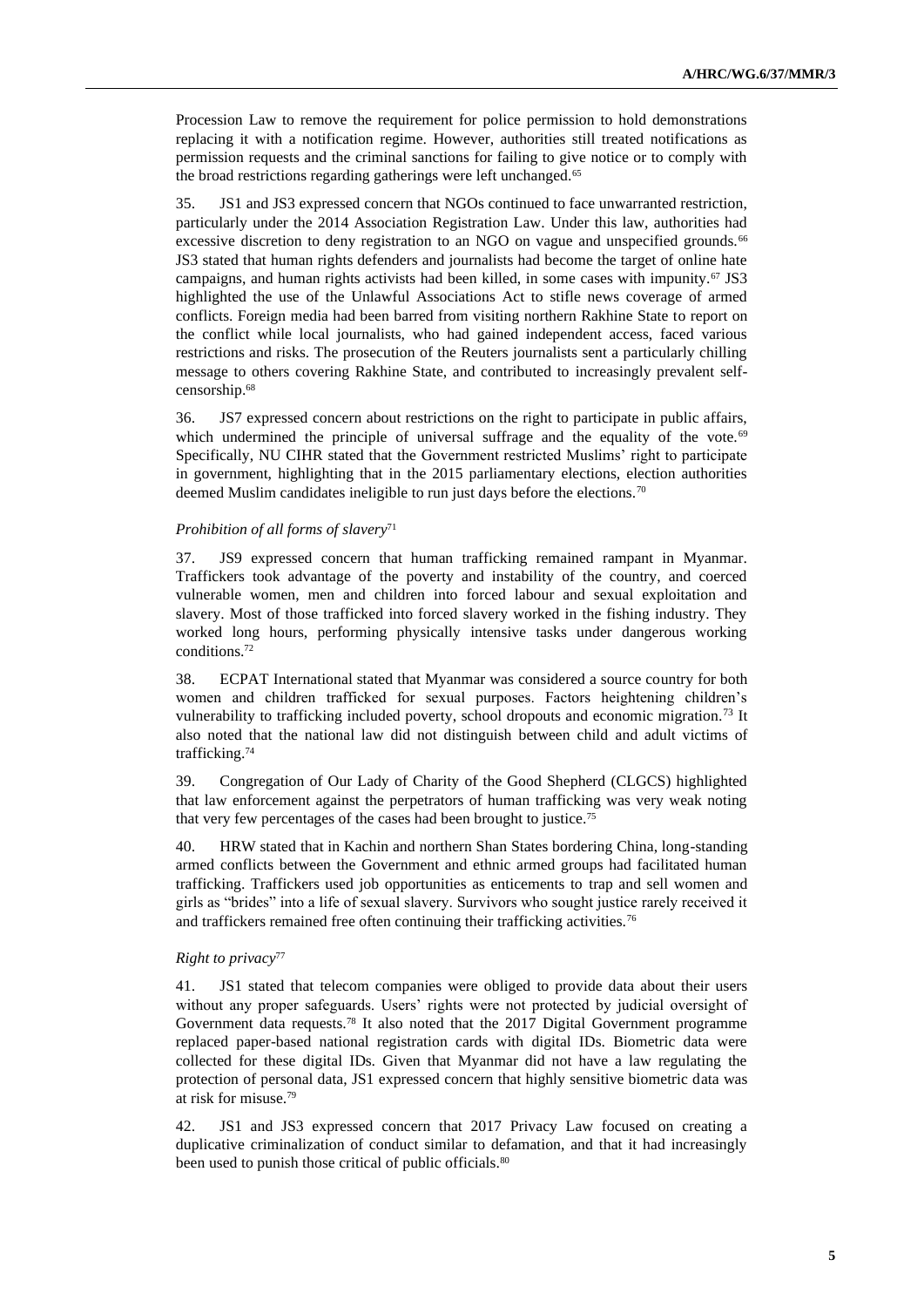# **3. Economic, social and cultural rights**

#### *Right to work and to just and favourable conditions of work*<sup>81</sup>

43. HRW highlighted that the frequency of worker unrest and strikes around Yangon's industrial zones had increased significantly since 2019 and the looming crisis in the industrial zones had further deepened during the Covid-19 pandemic. Myanmar's labour laws and associated dispute resolution systems were failing to protect worker rights. Violations of freedom of association, the right to collectively bargain and other labour rights were widespread.<sup>82</sup> In this regard, Global Unions recommended that Myanmar engage fully with local trade unions in the ongoing reform of national labour laws with the aim of full ratification and effective implementation of international labour standards.<sup>83</sup>

44. KHRG stated that most of the workforce in rural Southeast Myanmar was engaged in informal labour thus not being able to benefit from the legal framework on workers' rights.<sup>84</sup>

## *Right to an adequate standard of living*<sup>85</sup>

45. JS13 highlighted that barriers to enjoying housing, land and property rights had become even further entrenched since the last review, especially for ethnic minorities.<sup>86</sup>

## *Right to health*<sup>87</sup>

46. JS11 stated that health facilities were chronically underfunded and understaffed in indigenous areas, particularly in remote areas. In some cases, armed conflict had exacerbated the situation.<sup>88</sup> KHRG expressed similar concerns.<sup>89</sup>

47. PGK recommended that the Government enact supplementary laws and policies to reduce the financial burden of healthcare costs and earmark the additional financial resources to health sector.<sup>90</sup>

48. Alliance Myanmar highlighted that stigma and discrimination remained high in terms of social and structural barriers that hindered people living with HIV/AIDS from having access to HIV and other health care services.<sup>91</sup> JS26 recommended that Myanmar engage in concrete legal reform targeting provisions that enable discrimination, and implement comprehensive rights-based training programmes aimed at civil servants, including medical personnel and the police, who interact with these marginalized communities.<sup>92</sup>

49. JS24 noted that people affected by leprosy were not receiving treatment fast enough. It recommended that Myanmar improve leprosy knowledge within the healthcare community so that people affected by leprosy can receive early identification and intervention as appropriate to treat leprosy and prevent the subsequent disabilities.<sup>93</sup>

50. IED stated that in general, the Government authorities were not providing adequate COVID-19 treatments to the areas of the ethnic nationalities, which had a highly negative impact on the right to health.<sup>94</sup> JS28 also expressed concern that the COVID-19 pandemic exacerbated the existing barriers against justice and equality and posed detrimental impacts on the human rights situations of LGBTI persons, including the right to health.<sup>95</sup>

#### *Right to education*<sup>96</sup>

51. KHRG stated that school facilities in several villages could not accommodate all the local children or were in urgent need of repairs. Although access to primary education was free, parents often had to pay for school materials, textbooks and tutoring fees making it difficult for families facing livelihood difficulties to support their children's education.<sup>97</sup>

52. JS11 noted chronic underfunding of government schools in remote indigenous areas, which resulted in a lack of schools and suitably-qualified teachers.<sup>98</sup> JS16 recommended that Myanmar adopt all necessary measures to facilitate access for teachers to schools in remote and rural areas, by providing adequate roads and public transportation.<sup>99</sup>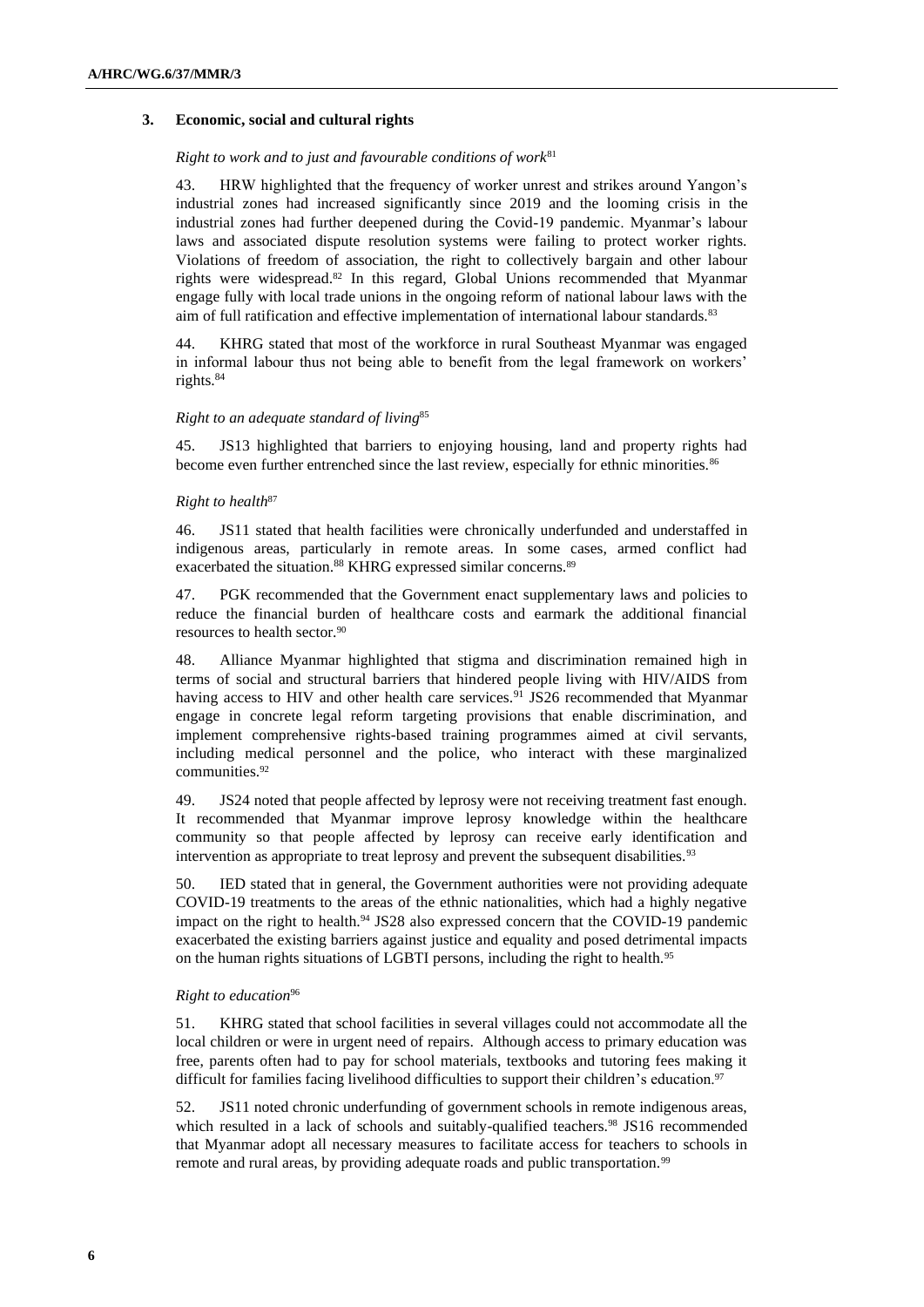### **4. Rights of specific persons or groups**

#### *Women*<sup>100</sup>

53. JS7 highlighted that despite a Constitutional provision for gender equality, there was a lack of substantive equality and there was no clear prohibition on indirect discrimination.<sup>101</sup>

54. JS5 highlighted that gender-based discrimination was entrenched throughout existing laws in Myanmar, particularly under the Penal Code. Deficiencies in Myanmar's outdated laws presented substantial obstacles to addressing violence against women. It also emphasized that the Prevention of Violence against Women Law failed to adequately identify, define, prohibit and punish crimes in order to prevent violence against all women.<sup>102</sup> GEN expressed similar concerns recommending among others that Myanmar expand the scope of the Law to cover violence in all contexts, including conflict settings.<sup>103</sup>

55. ECPAT International stated that the Law Amending the Suppression of Prostitution Act had been repeatedly identified as the source of stigma, discrimination and marginalisation of prostitutes at the national level, which often led to violence and abuse by the authorities, making it impossible for women to rely on due process or justice.<sup>104</sup>

56. JS9 highlighted that despite the launching of the 10-year National Strategic Plan for the Advancement of Women, there was no data on the endemic levels of violence against women or gender-responsive budget allocations.<sup>105</sup>

57. KHRG stated that survivors of sexual violence usually did not receive support from the Government to grapple with trauma, and mental health services were rarely available in rural areas. Girl victims also tended to drop out of school, which further increased their marginalization. Cases of sexual violence in Southeast Myanmar tended to be dealt with by village authorities who often attempted to settle by offering compensation or marriage.<sup>106</sup>

58. JS9 expressed concern about women's low level of political participation and representation highlighting that despite the establishment of the Women Peace and Security Technical Working Group, women rights had not been prioritized.<sup>107</sup>

59. JS25 emphasized that conflict and increased militarization had negatively impacted women leaving them displaced, vulnerable to trafficking, subject to loss of land and economic insecurity, and without adequate health and other services. The Government had not provided humanitarian or other assistance during their cycle of displacement and had failed to provide adequate social services and economic security to rural women.<sup>108</sup>

#### *Children*<sup>109</sup>

60. JS18 highlighted that child rape cases of sexual violence increased by up to nearly 2,000 in 2016 and 2017, and child victims of sexual violence could hardly seek justice due to a corrupt judiciary system.<sup>110</sup>

61. Global Initiative to End All Corporal Punishment of Children (GIEACPC) recommended that legislation be enacted to explicitly prohibit all corporal punishment in all settings, including the home and repeal all provisions defending the use of corporal punishment in childrearing.<sup>111</sup>

#### *Persons with disabilities*<sup>112</sup>

62. JS9 expressed concern that little progress had been made since the last UPR and most people with disabilities were still struggling for basic needs, including food, shelter, clothing and health-care. It also expressed concern that many persons with disabilities were not given vital health information by the Government pertaining to the COVID-19 pandemic. It further stressed that most public service for people with disabilities was limited: current infrastructure limited their mobility and access to public services and transport. Most people with disabilities lacked access to formal education. They were also less likely to be employed as the majority continued to face discrimination and exploitation at the hands of employers and business owners. There were no targeted vocational or training programmes limiting them to low-skill jobs.113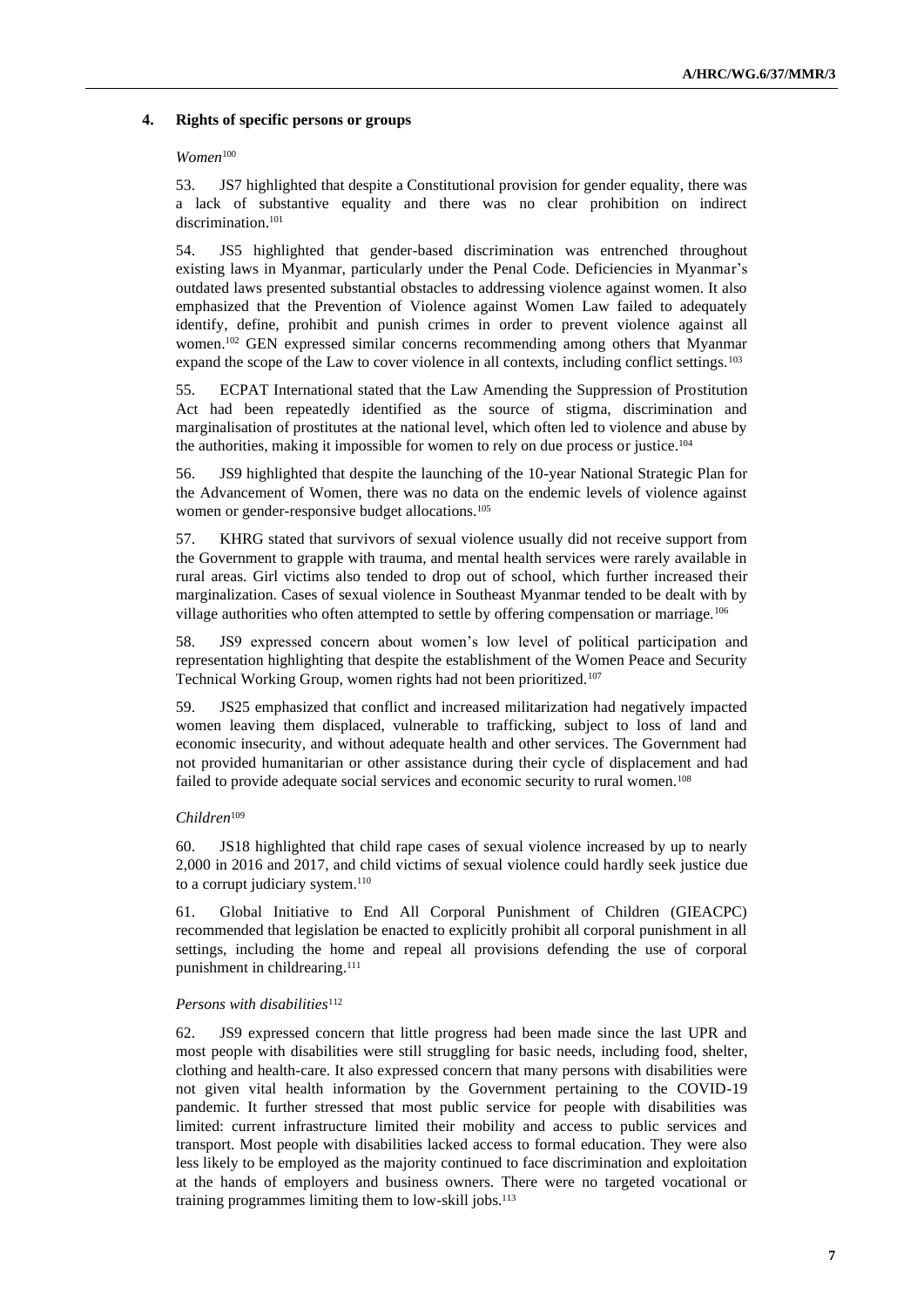#### *Minorities and indigenous peoples*<sup>114</sup>

63. JS3 stated that the Rohingya people had faced decades of repression and the denial of their human rights. They were not regarded as an official ethnic group under Myanmar's discriminatory 1982 Citizenship Law, the enactment and application of which had effectively rendered them stateless. As a result, their rights to study, work, travel, marry, practise their religion and access health services were severely restricted. More than 740,000 Rohingya people had fled to a neighbouring country since August 2017 when the Myanmar security forces allegedly launched a widespread and systematic assault on hundreds of Rohingya villages.<sup>115</sup> AI and JS6 expressed similar concerns, in particular on the 2016 National Verification Card scheme.<sup>116</sup>

64. JS3 noted that since 2016, the authorities, both military and civilian, had denied access or imposed restrictions on access for humanitarian civil society organizations providing aid to Rakhine State, including shelter, food and protection, predominantly to Rohingya people. These restrictions to humanitarian access had also been imposed on other minority groups in Kachin and Shan States.<sup>117</sup>

65. ADF, CSW and JS6 stated that a network of Buddhist nationalist monks known as Ma Ba Tha had been able to successfully incite hatred and violence against the Rohingya through its influence on government and military institutions.<sup>118</sup> In this regard, JS4 stated that the response of the Government to the proliferation of hate speech, discrimination and incitement to violence had been halting at best and at times had directly contributed to the problem. While officials had made broad statements supporting tolerance and harmony, authorities had at times actively participated in campaigns to deliberately spread disinformation concerning the Rohingya.<sup>119</sup> JS6 noted the use of digital media to spread such disinformation.<sup>120</sup>

66. AI and JS5 highlighted that domestic attempts to investigate atrocities against the Rohingya had been deeply flawed. A government-established Independent Commission of Enquiry into violations from August 2017 lacked credibility and failed to meet basic standards of independence and impartiality, while an earlier investigation examining violations from October 2016 was similarly inadequate.<sup>121</sup> ICJ noted similar concerns highlighting that the findings of these inquiries had not led to prosecutions in courts.<sup>122</sup>

67. BHRN documented a sharp rise in the number of villages across Myanmar that had declared "no-go-zones" for Muslims. There were at least two dozen such villages across the country where locals, with permission from the relevant local authorities, erected signboards warning Muslims not to enter.<sup>123</sup> CSW similar concerns.<sup>124</sup>

68. CSW noted that violations of the right to freedom of religion or belief and other human rights continued to be perpetrated against the majority Christian Kachin people in several states in northern Myanmar, particularly in Kachin and northern Shan States, including killing, arbitrary detention, torture, targeted religious persecution, sexual violence and humanitarian aid blockage, which had restricted access to clean water, healthcare, proper hygiene and sanitation, and other basic necessities.<sup>125</sup> CSW stated that violations against the Karen, Karenni, Chin and Naga people had continued.<sup>126</sup> ADF and JS6 also documented numerous cases of discrimination against Christian Chins in Chin State . 127

69. JS11 highlighted that the lack of formal legal recognition of indigenous peoples in Myanmar negatively impacted on their rights to representation, consultation and participation in decision-making processes. Indigenous Peoples were poorly represented within Ministries and high-level civil service positions. As a result, many laws, policies and practices undermined indigenous customary practices and were not in line with relevant international standards. In addition, a series of new laws that had direct impacts on indigenous peoples such as the 2018 Forest Law and 2018 Conservation of Biodiversity and Protected Area Law did not mention Indigenous Peoples (htanay-taing-yin-tha).<sup>128</sup>

70. JS11 stated that the prevailing models of mega-development projects such as deepsea ports, hydro-power dams, and roads fuel grievances of indigenous communities regarding land rights and their autonomy over the use of traditional land, and resulted in social and environmental injustices.<sup>129</sup>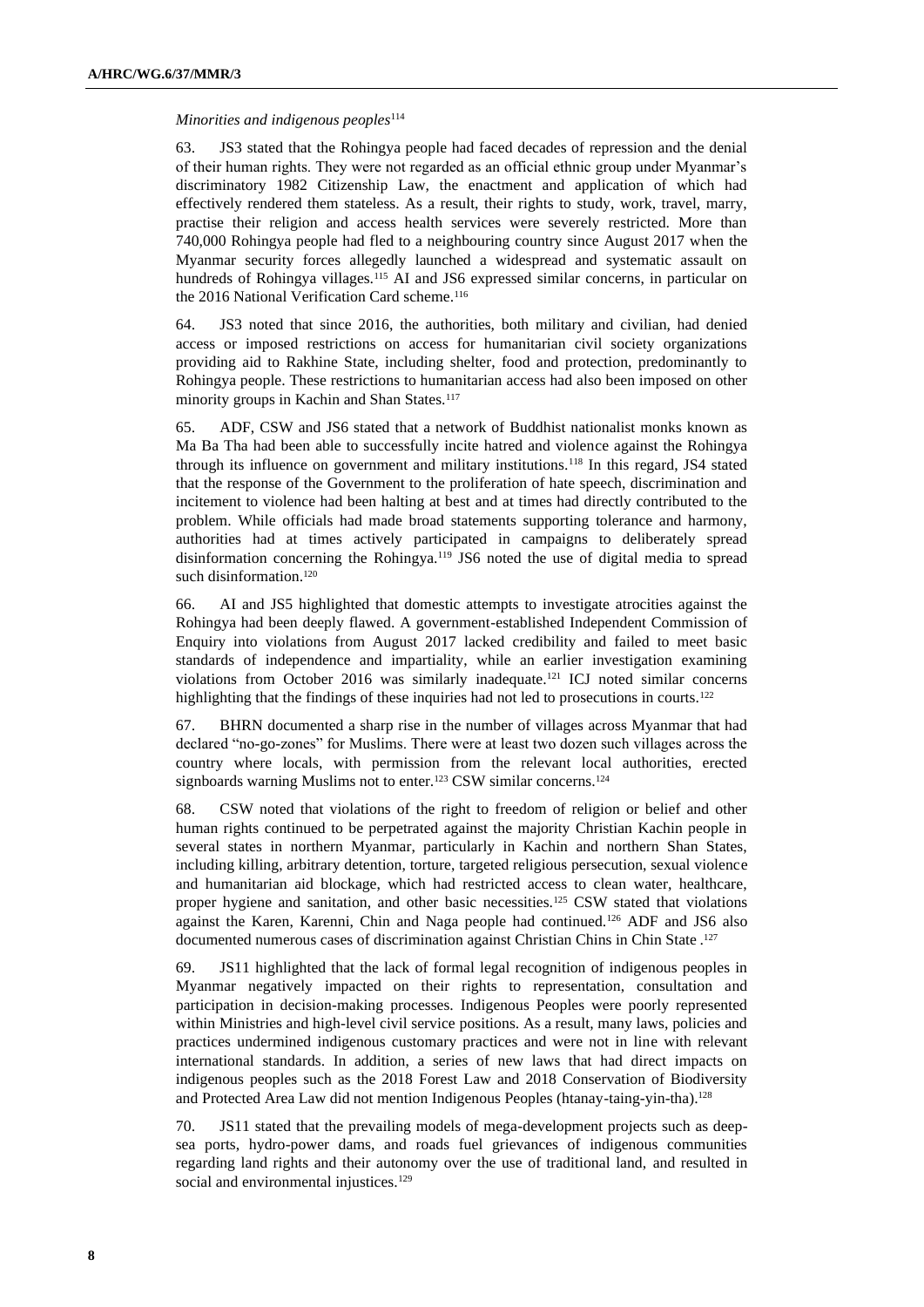71. JS11 also expressed concern that indigenous and environmental human rights defenders were struggling to protect their land, environment and natural resources. They were criminalized, harassed or killed for their work to prevent land grabbing and negative environmental impacts.<sup>130</sup>

72. JS9 and JS11 highlighted that the 2018 Vacant, Fallow and Virgin Land Management Law displaced and criminalized people who failed to meet the 6-month deadline to register their land. Land grabbing continued at an alarming rate: more than 200,000 acres in the Irrawaddy Region alone had been seized for industrial and hotel zone projects, railroad projects, mineral extraction, departmental offices and cantonment expansion. Other large tracts had been confiscated in the extension of Myanmar's Permanent Forest Estate, the establishment of which was done without the free, prior and informed consent from local communities.<sup>131</sup> JS11 noted similar concerns.<sup>132</sup>

73. JS2 stated that the Salon, also known as 'Moken', 'Sea Gypsy' or 'Sea Nomads' were indigenous people in the Myeik archipelago in Myanmar's Tanintharyi region who needed safe access to the sea for their survival and livelihood. Their livelihoods had been impacted by the pearl farms operated by a private enterprise. The Salon community members from the Langan Islands demanded unrestricted access to the ocean surrounding the islands, on which they relied for their livelihood because the increase in the area for pearl farms had resulted in the shrinking of the area of survival and livelihood for the Salon.<sup>133</sup>

## *Internally displaced persons*<sup>134</sup>

74. AI noted that civilians were often displaced multiple times affecting their livelihoods and short- and long-term food security. The authorities, both civilian and military, had imposed severe restrictions on humanitarian access, in particular in non-governmentcontrolled areas. Older people were specifically impacted by conflict and displacement, particularly with regard to their rights to healthcare and livelihoods.<sup>135</sup>

75. KHRG noted that refugees in a neighbouring country had returned to Myanmar as part of voluntary UNHCR repatriation processes in 2019. Although they were given land, they were not provided with land titles, and some agricultural lands were contaminated with landmine and unexploded ordnance (UXO). Civilians continued to experience conflictrelated displacement, due to sporadic fighting between armed actors.<sup>136</sup> JS6 expressed similar concerns about internal displacements in Kachin State.<sup>137</sup>

76. ARSPH highlighted that thousands of Rohingya lived in internally displaced camps in central Rakhine, where they had been held in prison-like conditions for nearly eight years.<sup>138</sup>

#### *Stateless persons*<sup>139</sup>

77. ADF International and CSW highlighted that the 1982 Citizenship Law remained in effect, prohibiting the Rohingya from obtaining citizenship thus effectively rendering them a stateless group.<sup>140</sup> JS5 also highlighted that the Rohingya's lack of citizenship was one of the main obstacles to their safe existence in, or return to, Myanmar.<sup>141</sup> BHRN expressed similar concerns.<sup>142</sup>

# **5. Specific regions or territories**

78. AI highlighted that the years since Myanmar's last UPR had seen serious escalations of fighting in Rakhine, Shan, and Kachin States. The military had committed serious violations there such as indiscriminate attacks, killing or injuring civilians, extra-judicial executions, enforced disappearances, arbitrary arrests and detention, torture and other illtreatment, in particular of ethnic minority men and boys, forced labour, and looting and confiscation of property. Many of these violations constitute war crimes. Ethnic armed groups also committed abuses against civilians amounting to war crimes, including abductions, killings, arbitrary deprivation of liberty, forced and child recruitment, including forced guiding and portering, and extortion.<sup>143</sup> In this regard, ND-Burma recommended that Myanmar immediately put to an effective halt to military operations throughout the country and withdraw all troops from ethnic areas so that civilians' lives can be protected, and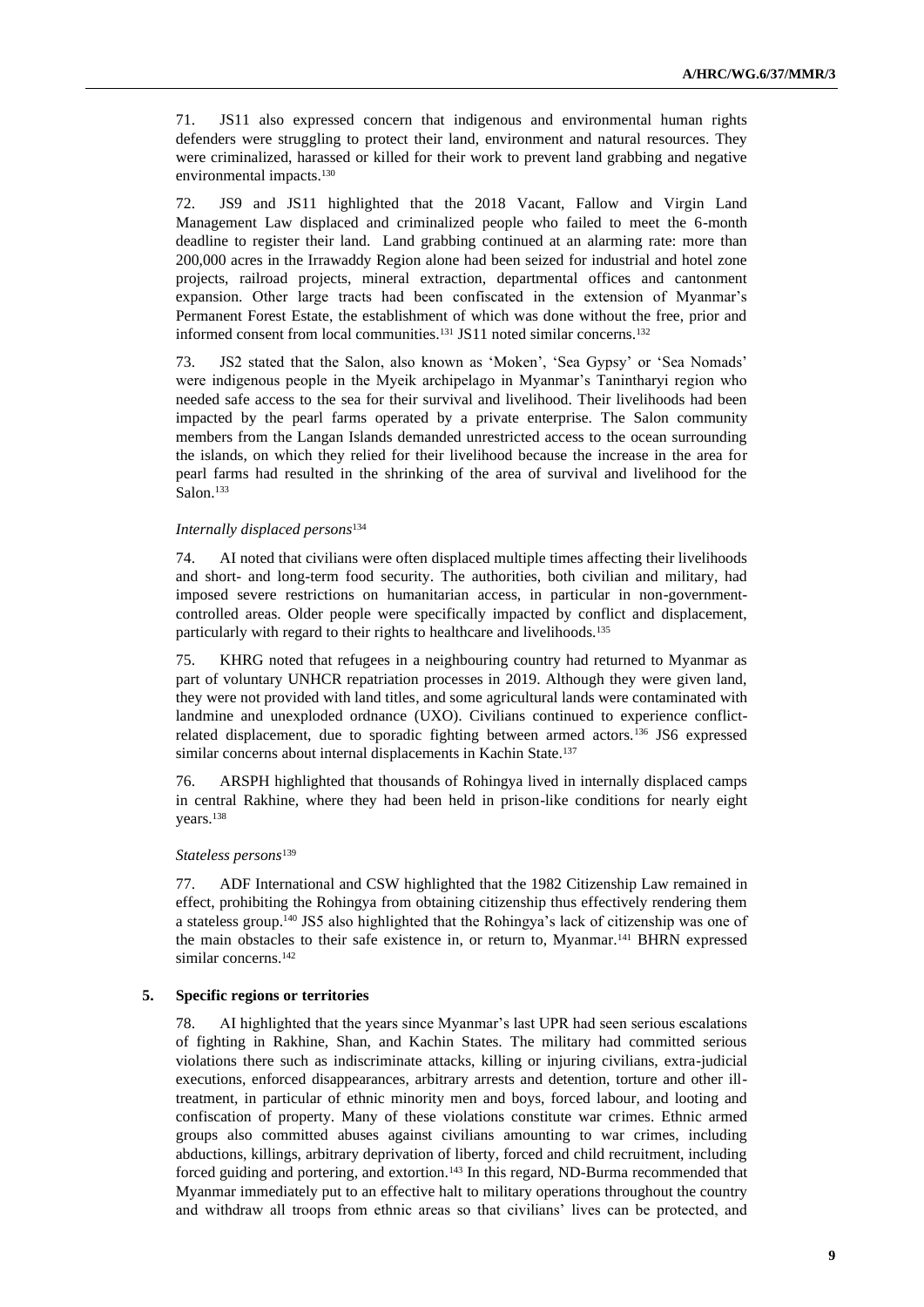inclusive political negotiations can begin towards a new federal constitution that can grant equality and justice for all ethnic people of Myanmar.<sup>144</sup> WPNA and JS21 made similar recommendations.<sup>145</sup>

79. AI also highlighted that from August 2017, the Myanmar security forces waged a devastating campaign of killings, rape, and torture, burning hundreds of Rohingya villages to the ground, ostensibly in response to attacks by the armed Rohingya group the Arakan Rohingya Salvation Army (ARSA). Hundreds of thousands of Rohingya were forced to flee to a neighbouring country.<sup>146</sup> AAPP(B), HRW, JS6 and JS27 expressed similar concerns.<sup>147</sup>

80. ADF and ECLJ highlighted that the conflict between the Myanmar Army and the Kachin Independence Army (KIA) had continued since June 2011 in Kachin and northern Shan States with around 100,000 civilians internally displaced as a result. Attacks targeting ethnic and religious minorities had increased recently. The KIA engaged in rampant restrictions of religious freedom, including forced labour and not allowing churches to be constructed. Sexual violence was routinely used by the armed forces as a weapon of armed conflict.<sup>148</sup>

81. ADF also noted that the Karen people had been the target of attacks by governmentallied military forces as a result of the Karen National Union's longstanding claims for independence. Karen Christians had suffered the burning of their villages and churches, which showed the attacks were a part of a coordinated plan to oppress. Karen Christians were forced to porter for the Army and faced torture and murder at the hands of the military.<sup>149</sup> KHRG raised similar concerns.<sup>150</sup>

82. ECLJ stated that one particularly common form of attack by the Myanmar Army was to use remote detonated landmines, which injured or killed both civilians and ethnic armed organization members.<sup>151</sup> CHRO, KHRG and ICBL-CMC expressed similar concerns about the use of UXO contamination.<sup>152</sup>

83. ECLJ also noted that during the COVID-19 pandemic crisis affecting Myanmar, the Myanmar Army had continued its attacks on civilians. Since 16 March 2020, recent clashes between the Myanmar Army and the Arakan Army in Chin State had displaced 61,000 people. In May 2020, the Myanmar Army burned down four COVID-19 public health screening points and drove families out of three villages in Karen State.<sup>153</sup> ALTSEAN-Burma also highlighted that in May 2020 in Kayin State, the *Tatmadaw* destroyed COVID-19 prevention sites and fired at civilians. In June 2020, the *Tatmadaw* destroyed a COVID-19 prevention site in Kachin State, despite its stated ceasefire there.<sup>154</sup>

84. HRW expressed concern that the Government barred rights monitors and journalists from conflict areas and denied access to UN and international humanitarian agencies seeking to provide food, medicine, and other essential aid.<sup>155</sup>

## *Notes*

<sup>1</sup> The stakeholders listed below have contributed information for this summary; the full texts of all original submissions are available at: [www.ohchr.org.](http://www.ohchr.org/) (One asterisk denotes a national human rights institution with "A" status). *Civil society*

| $C$ <i>vu society</i> |                         |
|-----------------------|-------------------------|
|                       | Individual submissions: |

| AAPP(B)                  | Assistance Association for Political Prisoners (Burma), |
|--------------------------|---------------------------------------------------------|
|                          | Yangon (Myanmar);                                       |
| AASYC                    | All Arakan Students' and Youths' Congress, Mae Sot      |
|                          | (Thailand);                                             |
| <b>ACDD</b>              | Action Committee for Democracy Development, Yangon      |
|                          | (Myanmar);                                              |
| <b>ADF</b> International | ADF International, Geneva (Switzerland);                |
| AI                       | Amnesty International, London (United Kingdom);         |
| Alliance                 | Alliance Myanmar, Hlaing (Myanmar);                     |
| ALTSEAN-Burma            | ALTSEAN-Burma, Bangkok (Thailand);                      |
| AP                       | The Arakan Project, Bangkok (Thailand);                 |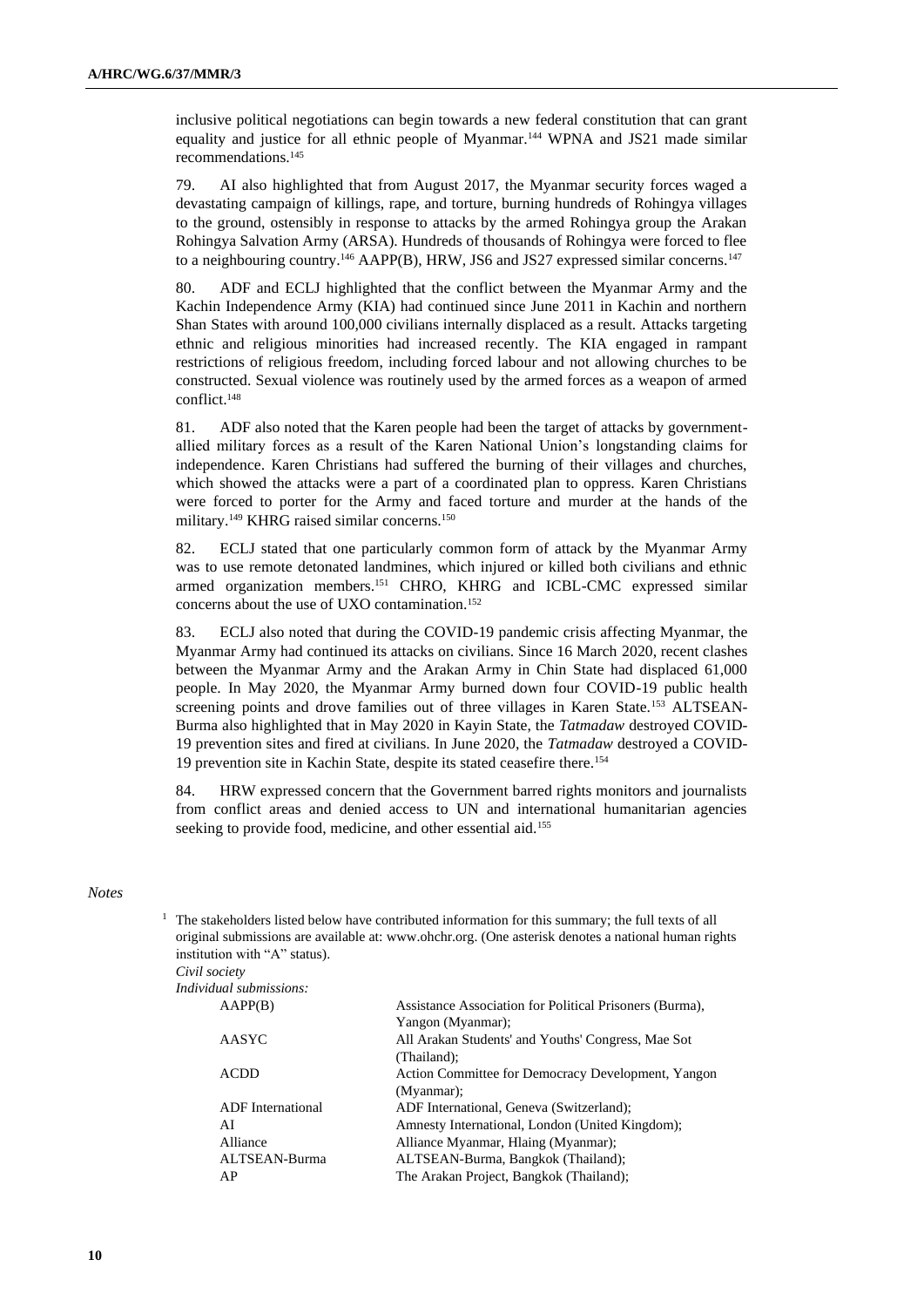| ARSPH                      | Arakan Rohingya Society for Peace and Human Rights, Cox's    |
|----------------------------|--------------------------------------------------------------|
|                            | Bazar (Bangladesh);                                          |
| ASProject                  | All Survivors Project Foundation, Vaduz (Liechtenstein);     |
| <b>BHRN</b>                | Burma Human Rights Network, London (United Kingdom);         |
| <b>CCPR-Centre</b>         | Centre for Civil and Political Rights, Geneva (Switzerland); |
| <b>CHRO</b>                | Chin Human Rights Organization, Yangon (Myanmar);            |
| <b>CLCGS</b>               | Congregation of Our Lady of Charity of the Good Shepherd,    |
|                            | Geneva (Switzerland);                                        |
| <b>CSW</b>                 | Christian Solidarity Worldwide, New Malden (United           |
|                            | Kingdom);                                                    |
| <b>ECLJ</b>                | European Centre for Law and Justice, Strasbourg (France);    |
| <b>ECPAT</b> International | ECPAT International, Bangkok (Thailand);                     |
| <b>FEM</b>                 | Free Expression Myanmar, Yangon (Myanmar);                   |
| <b>GEN</b>                 | Gender Equality Network, Yangon (Myanmar);                   |
| Global Unions              | International Transport Workers' Federation, London (United  |
|                            | Kingdom);                                                    |
| <b>HRF</b>                 | Human Rights Foundation, New York (United States of          |
|                            | America);                                                    |
| <b>HRW</b>                 | Human Rights Watch, New York (United States of America);     |
| <b>ICBL-CMC</b>            | International Campaign to Ban Landmines - Cluster Munition   |
|                            | Coalition, Geneva (Switzerland);                             |
| ICJ                        | International Commission of Jurists, Geneva (Switzerland);   |
| <b>IED</b>                 | International Educational Development, Inc. San Francisco    |
|                            | (United States of America);                                  |
| <b>ILAM</b>                |                                                              |
|                            | Independent Lawyers' Association of Myanmar, Yangon          |
|                            | (Myanmar);                                                   |
| JAI                        | Just Atonement Inc. New York (United States of America);     |
| <b>JUBILEE</b>             | JUBILEE, Fairfax, Virginia (United States of America);       |
| <b>KHRG</b>                | Karen Human Rights Group, Mae Sot (Thailand);                |
| ND-Burma                   | Network for Human Rights Documentation-Burma, Yangon         |
|                            | (Myanmar);                                                   |
| NU CIHR                    | Northwestern University Pritzker School of Law Center for    |
|                            | International Human Rights, Chicago (United States of        |
|                            | America);                                                    |
| <b>OVDD</b>                | Organization for Defending Victim of Violence, Tehran        |
|                            | (Islamic Republic of Iran);                                  |
| <b>PGK</b>                 | Pyi Gyi Khin (Myanmar Health CSOs Network), Yangon           |
|                            | (Myanmar);                                                   |
| <b>UPR BCU</b>             | Birmingham City University Centre for Human Rights,          |
|                            | Birmingham (United Kingdom);                                 |
| <b>WPNA</b>                | Women Peace Network- Arakan, Yangon (Myanmar).               |
| Joint submissions:         |                                                              |
| JS <sub>1</sub>            | Joint submission 1 submitted by: Access NOW, New York        |
|                            | (United States of America) and Free Expression Myanmar,      |
|                            | Yangon (Myanmar);                                            |
| JS <sub>2</sub>            | Joint submission 2 submitted by: FIDH-International          |
|                            | Federation for Human Rights, Paris (France), Myanmar         |
|                            | Alliance for Transparency and Accountability (MATA),         |
|                            | Yangon (Myanmar);                                            |
| JS3                        | Joint submission 3 submitted by: CIVICUS: World Alliance     |
|                            | for Citizen Participation, Johannesburg (South Africa), Free |
|                            | Expression Myanmar, Yangon (Myanmar), Asia Democracy         |
|                            | Network, Seoul (Republic of Korea);                          |
| JS4                        |                                                              |
|                            | Joint submission 4 submitted by: ARTICLE 19, London          |
|                            | (United Kingdom), Arakan Journalists Association, Athan,     |
|                            | Centre for Law and Democracy, Free Expression Myanmar,       |
|                            | Generation Wave, Kachin State Youth Assembly, Karen          |
|                            | Human Rights Group, Karenni National Youth Organization,     |
|                            | Myanmar Centre for Responsible Business, Myanmar ICT for     |
|                            | Development Organization, Myanmar Journalist Network,        |
|                            | Myanmar Media Lawyers' Network, Progressive Voice,           |
|                            | Yangon (Myanmar);                                            |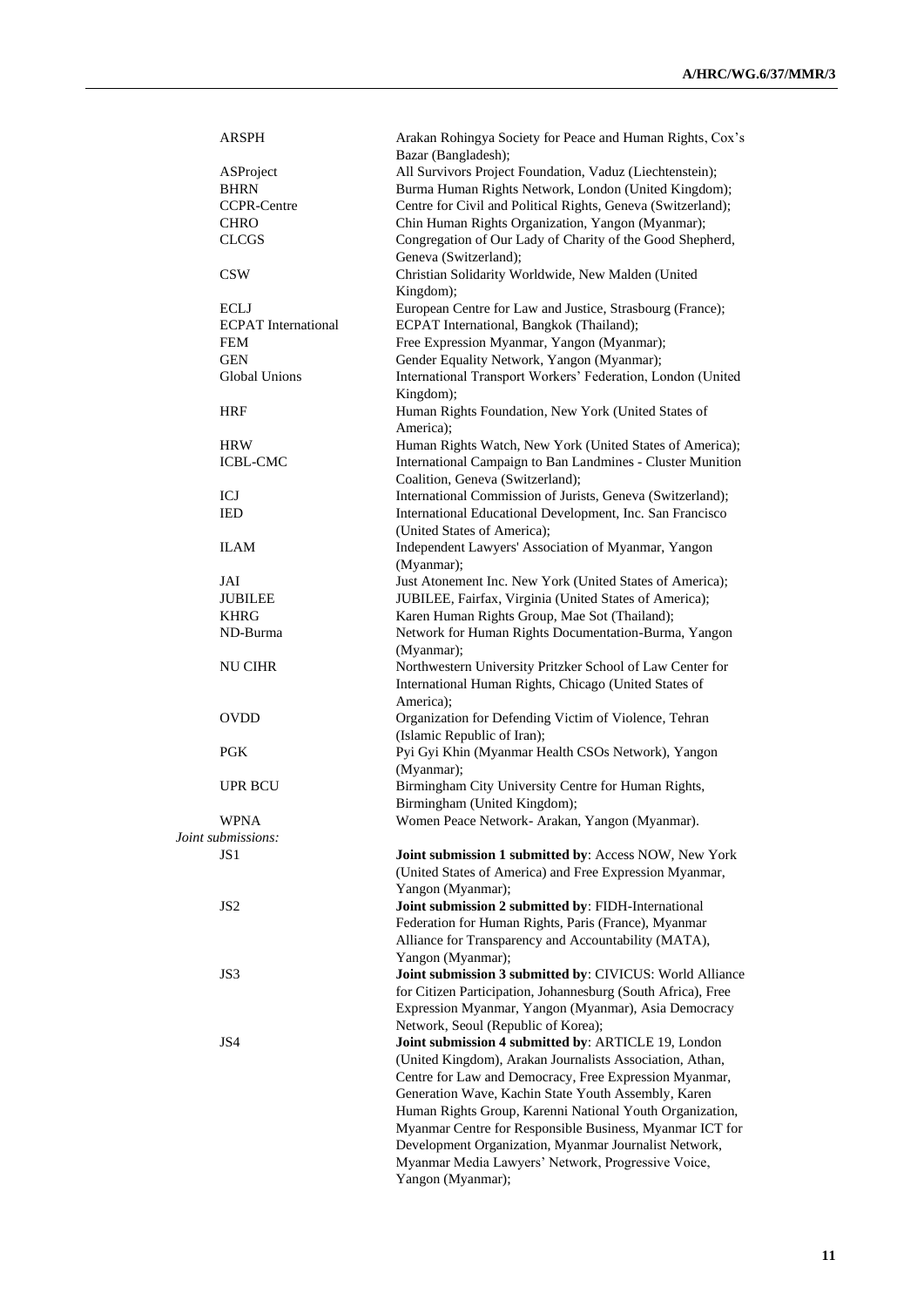| JS5             | Joint submission 5 submitted by: Global Justice Center        |
|-----------------|---------------------------------------------------------------|
|                 | (GJC), New York (United States of America), Global Center     |
|                 | for the Responsibility to Protect, New York (United States of |
|                 | America):                                                     |
| JS <sub>6</sub> | Joint submission 6 submitted by: Minority Rights Group        |
|                 | International (MRG), London (United Kingdom), Smile           |
|                 | Education and Development Foundation (Myanmar);               |
| JS7             | Joint submission 7 submitted by: CCPR-Centre, Geneva          |
|                 | (Switzerland), New Myanmar Foundation (NMF), Foundation       |
|                 | for Education and Development (FED), Khao Lak (Thailand),     |
|                 | The Carter Center (TCC), Atlanta (United States of America),  |
|                 | Democracy Reporting International (DRI), Berlin (Germany);    |
| JS8             | Joint submission 8 submitted by: Advocates for Human          |
|                 | Rights, Minneapolis (United States of America), World         |
|                 | Coalition Against the Death Penalty, Anti-Death Penalty Asia  |
|                 | Network (ADPAN);                                              |
| JS9             | Joint submission 9 submitted by: Burma/Myanmar UPR            |
|                 | Forum (Myanmar);                                              |
| <b>JS10</b>     | Joint submission 10 submitted by: Lawyers for Lawyers,        |
|                 | Amsterdam (Netherlands) and Lawyers' Rights Watch             |
|                 | Canada, Vancouver (Canada);                                   |
| JS11            | Joint submission 11 submitted by: UPR Working Committee       |
|                 | for the Coalition of Indigenous Peoples in Burma/Myanmar      |
|                 | (CIPUM) (Myanmar);                                            |
| JS12            | Joint submission 12 submitted by: Burma Human Rights          |
|                 | Network, London (United Kingdom) and the Common Good          |
|                 | Foundation, California (United States of America);            |
| <b>JS13</b>     | Joint submission 13 submitted by: Coalition of INGOs for      |
|                 | UPR-Myanmar, Yangon (Myanmar);                                |
| <b>JS14</b>     | Joint submission 14 submitted by: LGBT Rights Network of      |
|                 | Myanmar, Yangon (Myanmar);                                    |
| <b>JS15</b>     | Joint submission 15 submitted by: International Federation    |
|                 | of Library Associations and Institutions, The Hague           |
|                 | (Netherlands);                                                |
| JS16            | Joint submission 16 submitted by: Istituto Internazionale     |
|                 | Maria Ausiliatrice, Veyrier (Switzerland) and International   |
|                 | Volunteerism Organization for Women, Education, Geneva        |
|                 | (Switzerland);                                                |
| <b>JS17</b>     | Joint submission 17 submitted by: Institute on Statelessness  |
|                 | and Inclusion, Eindhoven (Netherlands);                       |
| <b>JS18</b>     | Joint submission 18 submitted by: Myanmar Child Rights        |
|                 | Coalition, Yangon (Myanmar);                                  |
| <b>JS19</b>     | Joint submission 19 submitted by: Myanmar Cultural            |
|                 | Research Society, Progressive Voice, Generation Wave, Nyan    |
|                 | Lynn Thit Analytical, Olive Organization, Pace on Peaceful    |
|                 | Pluralism, Synergy - Social Harmony Organization, Burma       |
|                 | Monitor, Women's Peace Network, Justice Base;                 |
| <b>JS20</b>     | Joint submission 20 submitted by: CSO Working Group on        |
|                 | MNHRC Reform, Yangon (Myanmar);                               |
| JS21            | Joint submission 21 submitted by: Human Rights                |
|                 | Foundation of Monland; Karen Student Network Group;           |
|                 | Karen Human Rights Group; Karen Refugee Committee;            |
|                 | Karen Women's Organization; Karenni Refugee Committee;        |
|                 | Karenni Legal and Human Rights Center; Karenni Education      |
|                 | Department; Karenni National Women's Organization;            |
|                 | Karenni Social Welfare and Development Center; Kachin         |
|                 | Women's Association Thailand; Koung Jor Shan Refugee          |
|                 | Camp; Progressive Voice; and Ta'ang Women's Organization;     |
| JS22            | Joint submission 22 submitted by: Action Committee for        |
|                 | Democracy Development; Athan - Freedom of Expression          |
|                 | Activist Organization; Burma Monitor (Research and            |
|                 | Monitoring); Generation Wave; Karen Human Rights Group;       |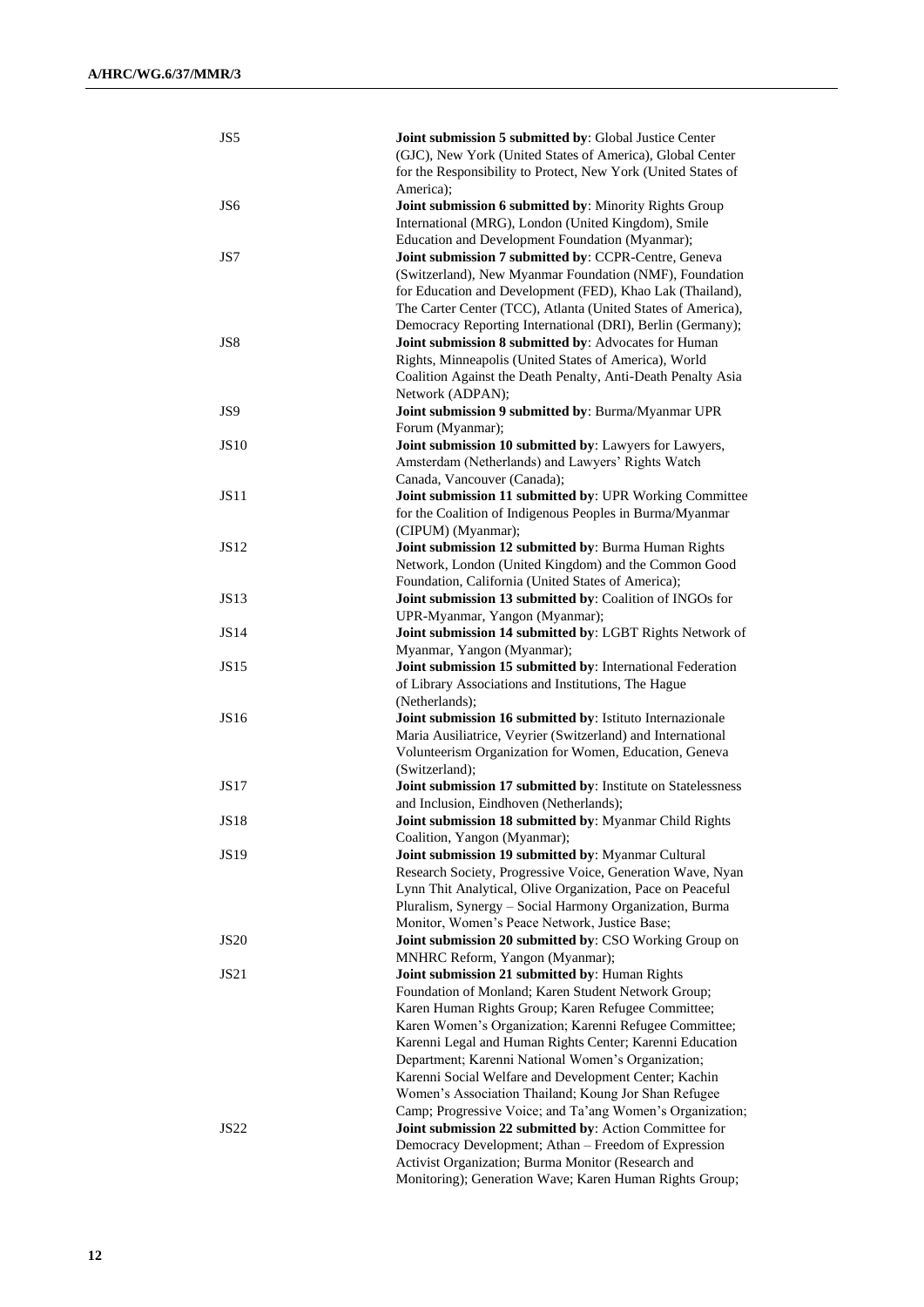|              |                                                        | Kachin Women's Association Thailand; Mandalay                   |
|--------------|--------------------------------------------------------|-----------------------------------------------------------------|
|              |                                                        | Community Center; Myanmar Cultural Research Society;            |
|              |                                                        | Myanmar People Alliance (Shan State); Olive Organization;       |
|              |                                                        | Progressive Voice; Pon Yate; Reliable Organization; Synergy     |
|              |                                                        | - Social Harmony Organization; Thint Myat Lo Thu Myar           |
|              |                                                        | (Peace Seekers and Multiculturalist Movement); and Ta'ang       |
|              |                                                        | Women's Organization; - NB: in the registration database, it is |
|              |                                                        | registered as an individual submission by PV Myanmar on         |
|              |                                                        | webpage number 7;                                               |
|              |                                                        |                                                                 |
|              | <b>JS23</b>                                            | Joint submission 23 submitted by: RW Welfare Society and        |
|              |                                                        | Rohingya Youth Association Kutupalong Refugee Camp -            |
|              |                                                        | Ukhia, Cox's Bazar (Bangladesh);                                |
|              | <b>JS24</b>                                            | Joint submission 24 submitted by: Leprosy Mission               |
|              |                                                        | Myanmar, International Federation of Anti-Leprosy               |
|              |                                                        | Associations (ILEP), Myanmar Association of Persons             |
|              |                                                        | Affected by Leprosy (MAPAL);                                    |
|              | <b>JS25</b>                                            | Joint submission 24 submitted by: Burmese Women's               |
|              |                                                        | Union, Kachin Women's Association Thailand, Karen               |
|              |                                                        | Women's Organization, Karenni National Women's                  |
|              |                                                        | Organization, Kayan Women's Organization, Kuki Women's          |
|              |                                                        |                                                                 |
|              |                                                        | Human Rights Organization, Lahu Women's Organization,           |
|              |                                                        | Pa-O Women's Union, Rakhaing Women's Union, Shan                |
|              |                                                        | Women's Action Network, Ta'ang Women's Organization,            |
|              |                                                        | Tavoy Women's Union and Women for Justice;                      |
|              | <b>JS26</b>                                            | Joint submission 26 submitted by: Asia Catalyst, Youth          |
|              |                                                        | Empowerment Team (YET), Myanmar Positive Groups                 |
|              |                                                        | (MPG), Myanmar Positive Women Network (MPWN), Aye               |
|              |                                                        | Myanmar Association (AMA), Rights Health Action                 |
|              |                                                        | Myanmar (RHAM), TRY;                                            |
|              | <b>JS27</b>                                            | Joint submission 27 submitted by: British Rohingya              |
|              |                                                        | Community UK (UK), Burmese Rohingya Association Japan           |
|              |                                                        |                                                                 |
|              |                                                        | (Japan), Burmese Rohingya Community Australia (Australia),      |
|              |                                                        | Burmese Rohingya Community in Denmark (Denmark),                |
|              |                                                        | Burmese Rohingya Organisation UK (UK), Canadian                 |
|              |                                                        | Rohingya Development Initiative (Canada), Elom                  |
|              |                                                        | Empowerment (Malaysia), Rohingya American Society               |
|              |                                                        | (USA), Rohingya Culture Centre Chicago (USA), Rohingya          |
|              |                                                        | Human Rights Initiative (India), Rohingya Human Rights          |
|              |                                                        | Network (Canada), Rohingya Society Malaysia (Malaysia),         |
|              |                                                        | Rohingya Women Development Network (USA), Rohingya              |
|              |                                                        | Women Welfare Society (Bangladesh);                             |
|              | <b>JS28</b>                                            | Joint submission 28 submitted by: Civil Authorize Negotiate     |
|              |                                                        | Organization (C.A.N-Myanmar), Coalition of LGBTI                |
|              |                                                        |                                                                 |
|              |                                                        | organizations under Electoral Sector for the Democratic         |
|              |                                                        | Transitioning of the Republic of the Union of Myanmar           |
|              |                                                        | (CLOES-DTRUM).                                                  |
|              | National human rights institution:                     |                                                                 |
|              | <b>MNHRC</b>                                           | Myanmar National Human Rights Commission, Yangon                |
|              |                                                        | (Myanmar)*.                                                     |
| $\mathbf{z}$ | The following abbreviations are used in UPR documents: |                                                                 |
|              | <b>ICERD</b>                                           | International Convention on the Elimination of All Forms of     |
|              |                                                        | Racial Discrimination;                                          |
|              | <b>ICESCR</b>                                          | International Covenant on Economic, Social and Cultural         |
|              |                                                        | Rights;                                                         |
|              |                                                        |                                                                 |
|              | OP-ICESCR                                              | Optional Protocol to ICESCR;                                    |
|              | <b>ICCPR</b>                                           | International Covenant on Civil and Political Rights;           |
|              | <b>ICCPR-OP 1</b>                                      | Optional Protocol to ICCPR;                                     |
|              | <b>ICCPR-OP 2</b>                                      | Second Optional Protocol to ICCPR, aiming at the abolition of   |
|              |                                                        | the death penalty;                                              |
|              | <b>CEDAW</b>                                           | Convention on the Elimination of All Forms of Discrimination    |
|              |                                                        | against Women;                                                  |
|              | OP-CEDAW                                               | Optional Protocol to CEDAW;                                     |
|              |                                                        |                                                                 |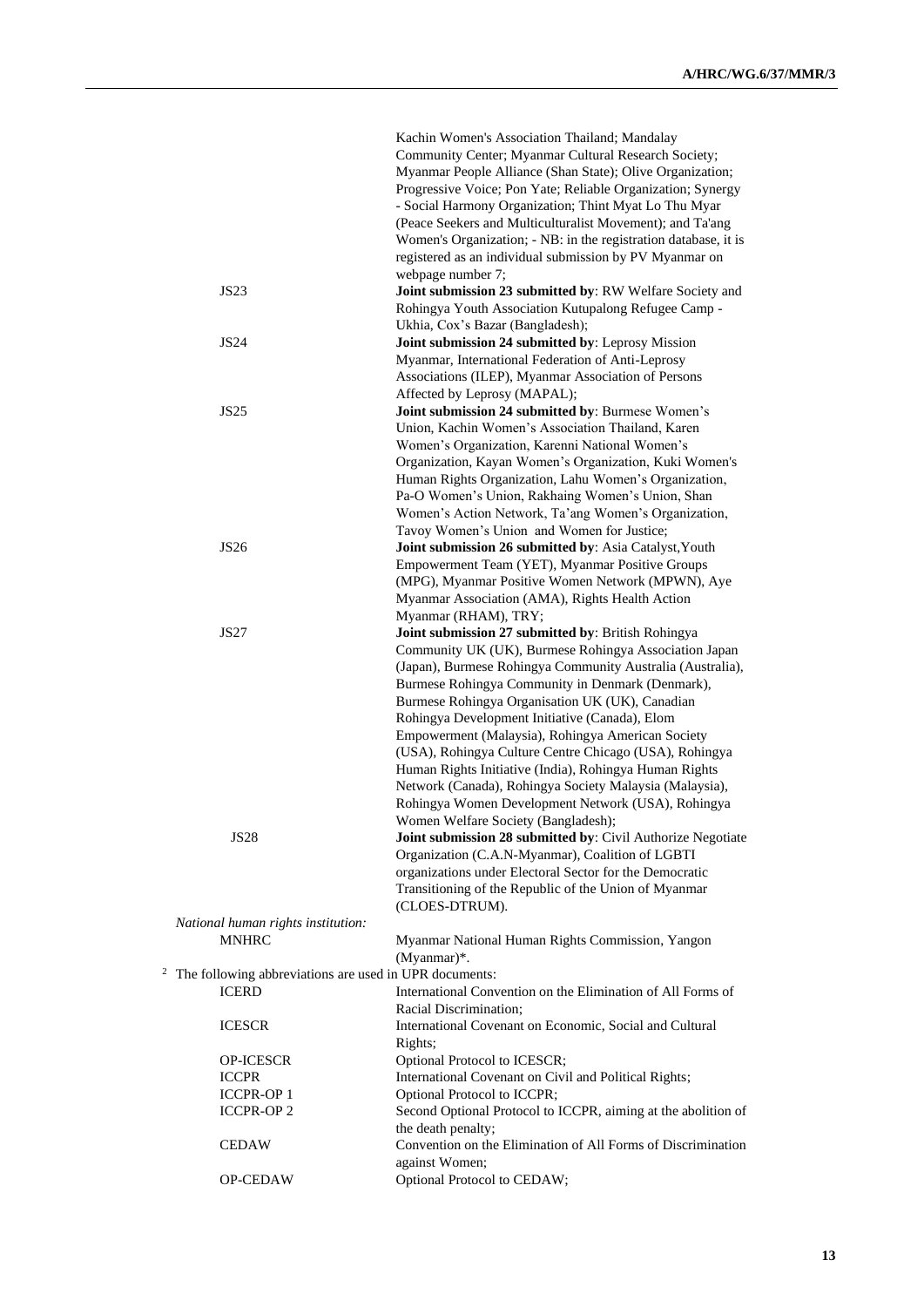| CAT            | Convention against Torture and Other Cruel, Inhuman or                                         |
|----------------|------------------------------------------------------------------------------------------------|
|                | Degrading Treatment or Punishment;                                                             |
| OP-CAT         | Optional Protocol to CAT;                                                                      |
| <b>CRC</b>     | Convention on the Rights of the Child;                                                         |
| OP-CRC-AC      | Optional Protocol to CRC on the involvement of children in<br>armed conflict;                  |
| OP-CRC-SC      | Optional Protocol to CRC on the sale of children, child<br>prostitution and child pornography; |
| OP-CRC-IC      | Optional Protocol to CRC on a communications procedure;                                        |
| <b>ICRMW</b>   | International Convention on the Protection of the Rights of All                                |
|                | Migrant Workers and Members of Their Families;                                                 |
| <b>CRPD</b>    | Convention on the Rights of Persons with Disabilities;                                         |
| <b>OP-CRPD</b> | <b>Optional Protocol to CRPD:</b>                                                              |
| <b>ICPPED</b>  | International Convention for the Protection of All Persons                                     |
|                | from Enforced Disappearance.                                                                   |
|                |                                                                                                |

<sup>3</sup> For the relevant recommendations, see A/HRC/31/13, paras. 143.1–143.14, 143.50–143.52, 143.9– 144.27, 144.31–144.45, 144.62, 145.1–145.6 and 145.9.

- 4 JS1, para. 3; ACDD, para. 21; ECLJ para. 9; and HRF, p. 3.
- <sup>5</sup> AI, para, 3; JS1, para. 8; HRW, para. 1; ICJ, paras. 25-26; JS9, paras. 7-8.
- <sup>6</sup> HRW, para. 1.
- $^7$  JS5, pp. 5-6.
- <sup>8</sup> For the relevant recommendations, see A/HRC/31/13, paras. 143.16–143.21, 143.25–143.49, 143.84, 143.85, 144.29–144.31 and 145.7.
- 9 JS28, para. 1.3.
- <sup>10</sup> JS28, para. 1.2.
- <sup>11</sup> AI, para. 16.
- <sup>12</sup> ICJ, paras. 6-14. See also AASYC, para. 5.
- <sup>13</sup> JS20, p. 9.
- <sup>14</sup> MNHRC, para. 3.
- <sup>15</sup> CCPR-Centre, paras. 1-3 and 6.
- <sup>16</sup> For the relevant recommendations, see A/HRC/31/13, paras. 143.23, 143.24, 143.60–143.63, 144.52– 144.53, 144.86, 145.1, 145.12–145.21, 145.29 and 145.30.
- <sup>17</sup> AI, para. 7; ARNO, paras. 9-14; and BHRN, paras. 3-4.
- <sup>18</sup> BHRN, paras. 7-8 and11.
- <sup>19</sup> JS17, paras 34-39; and JS19, para. 7.
- $20$  JS14, p. 9.
- <sup>21</sup> For the relevant recommendations, see A/HRC/31/13, paras. 143.123, 143.124 and 144.88.
- <sup>22</sup> JS9, para. 59.
- <sup>23</sup> JS2, paras. 1-3.
- <sup>24</sup> JS3, para. 5.9 and KHRG, paras. 23-26.
- <sup>25</sup> JAI, para. 1.
- <sup>26</sup> For relevant recommendations see A/HRC/31/13, paras. 144.82 and 144.8.
- <sup>27</sup> HRF, p. 8.
- <sup>28</sup> JS1, para. 19 and AASYC, para. 8.
- <sup>29</sup> For relevant recommendations see A/HRC/31/13, paras.143.26. 143.64, 144.56–144.61, 144.63, 144.64, 145.22, 145.23, and 144.55.
- <sup>30</sup> AI, para. 15 and JS8, paras. 24-28.
- <sup>31</sup> UPR BCU, p. 4.
- <sup>32</sup> JS8, para. 1.
- <sup>33</sup> CSW, paras. 29-30.
- <sup>34</sup> JS9, paras. 53-56.
- <sup>35</sup> AAPP(B), p. 5.
- <sup>36</sup> JS9, para. 37.
- <sup>37</sup> ILAM, paras. 15-18.
- <sup>38</sup> AAPP(B), p. 4.
- <sup>39</sup> For relevant recommendations see A/HRC/31/13, paras. 143.65, 143.77–143.82, 143.84–143.86, 144.65–144.71, 144.73–144.76, 145.28, and 143.80–143.82.
- <sup>40</sup> ICJ, paras. 15-18 and JS9, para. 57.
- <sup>41</sup> AI, para. 5.
- $42$  JS5, p. 3 and ICJ, para. 4.
- <sup>43</sup> HRW, para. 7.
- <sup>44</sup> AP, para. 10.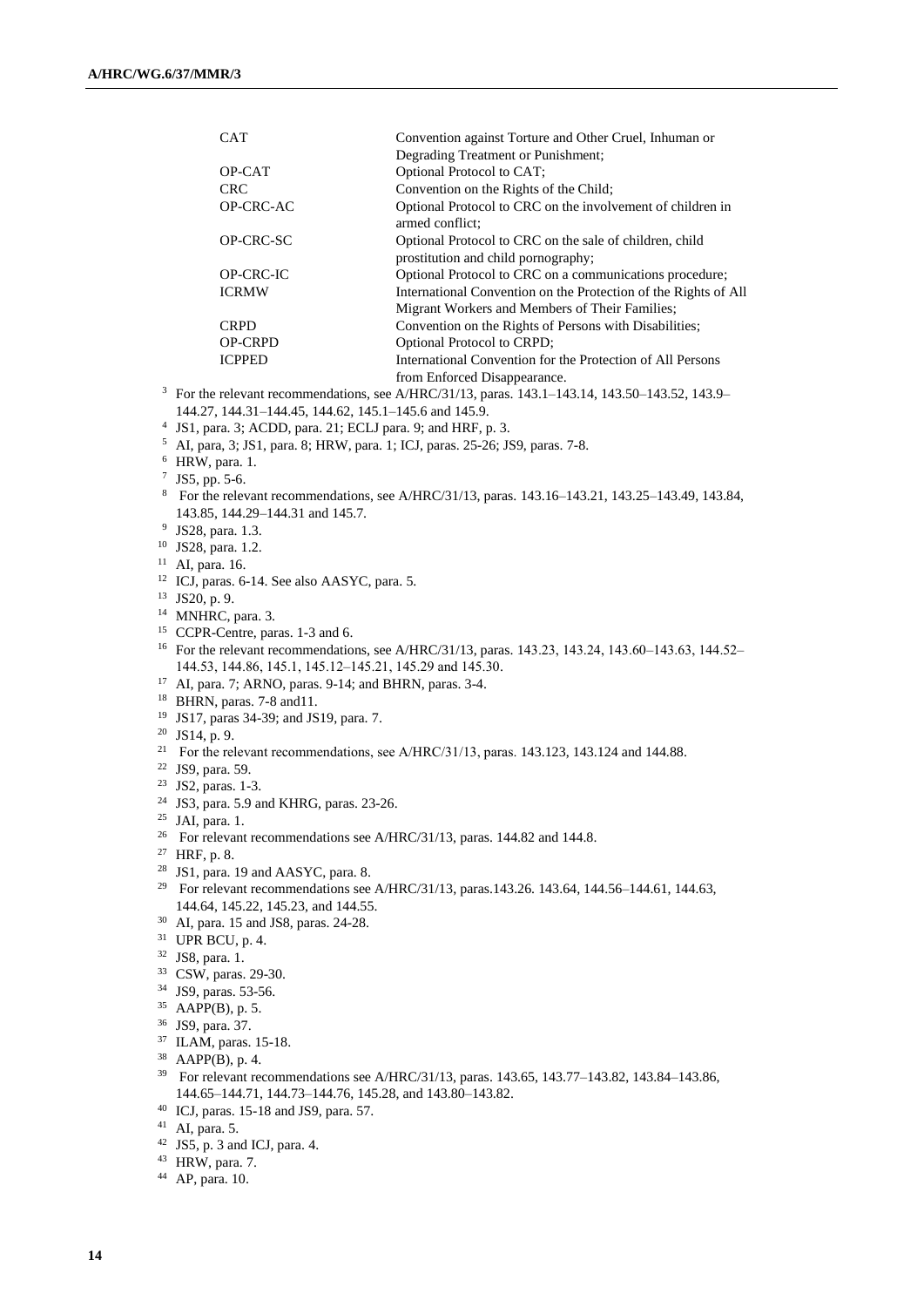- KHRG, para. 12.
- ASProject, p. 4.
- JS10, paras. 9 and 12.
- JS10, paras. 14-15.
- For relevant recommendations see A/HRC/31/13, paras. 143.100–143.103, 143.88–143.97, 143.98– 143.103, 144.79, 144.80–144.84 and 145.31–145.40, and 145.64.
- JS6, paras. 19-20.
- JS4, para. 11. See also OVDD, paras.13-16 and 18.
- ADF International, paras. 14-17; ECLJ, para. 8; JS9, paras. 18-20; and CSW, para. 11.
- JS5, p. 8.
- AI, para. 6; HRW, para. 12; JS3, para. 1.6; and JS4, paras. 3-13.
- JS23, para. 36.
- AI, para. 13; FEM, paras, 10-12; HRF, pp. 5-6; and JS22, paras. 29-30.
- JS3, para. 4.10; HRF, p. 9;and AAPP(B) p. 8.
- JS1, para. 14 and JS4 para. 66.
- JS4, para. 13; HRW, paras. 17-8; and HRF, p. 7.
- JS1, paras. 23-25 and JS4 paras. 59-60.
- HRW, para. 24 and JS3, para 4.9.
- JS5, p. 6.
- JS3, para. 3.10 and 3.13.
- JS3, para. 4.3. See also HRF, p. 3 and JS4, para. 33.
- JS3, para 5.1-5.6; KHRG, para. 13; and HRF, p. 6. See also JS4, para. 41 and JUBILEE, paras. 48-50.
- JS1, para. 33 and JS3, para. 2.3-2.7.
- JS3, para. 3.10 and 3.13.
- JS3, para. 4.6-4.8.
- JS7, pp. 1-2, and 4. See also ACDD submission.
- NU CIHR, para. 15.
- For relevant recommendations see A/HRC/31/13, paras. 143.74–143.76.
- JS9, paras. 38-43.
- ECPAT International, paras. 9 and 11.
- ECPAT International, para. 23 and JUBILEE paras. 28-31.
- CLGCS, para 6. See also JS15, paras. 11-12.
- HRW, paras. 21-22.
- For relevant recommendations see A/HRC/31/13, para. 144.78.
- JS1, paras. 35-41.
- JS1, paras. 4-46.
- JS1, para. 13 and JS3, paras. 4-11.
- <sup>81</sup> For relevant recommendations see A/HRC/31/13, paras. 143.9 and 143.5.
- HRW, para. 25.
- Global Unions, p. 6.
- KHRG, para. 15.
- For relevant recommendations, see A/HRC/31/13, paras. 143.22, 143.37, 143.35–143.37, 143.87, 143.104, and 143.109.
- JS13, para. 65.
- For relevant recommendations see A/HRC/31/13, paras. 143.105–143.112.
- JS11, para. 47.
- KHRG, para. 17.
- PGK, p. 5.
- Alliance, paras. 1 and 13-23.
- JS26, para. 6.
- JS24, p. 3.
- IED, para. 10.
- 95 JS28, para. 1.6.
- For relevant recommendations see A/HRC/31/13, paras. 143.113–143.117.
- KHRG, paras. 18-19.
- JS11, paras. 49-54.
- JS16, para. 19 (a).
- For relevant recommendations see A/HRC/31/13, paras. 143.109, 143.53–59, 143.66–143.71, 144.30, 144.46, 144.72, and 145.24.
- JS7, p. 6.
- JS5, p. 10.
- GEN, paras. 5 and 21-33.